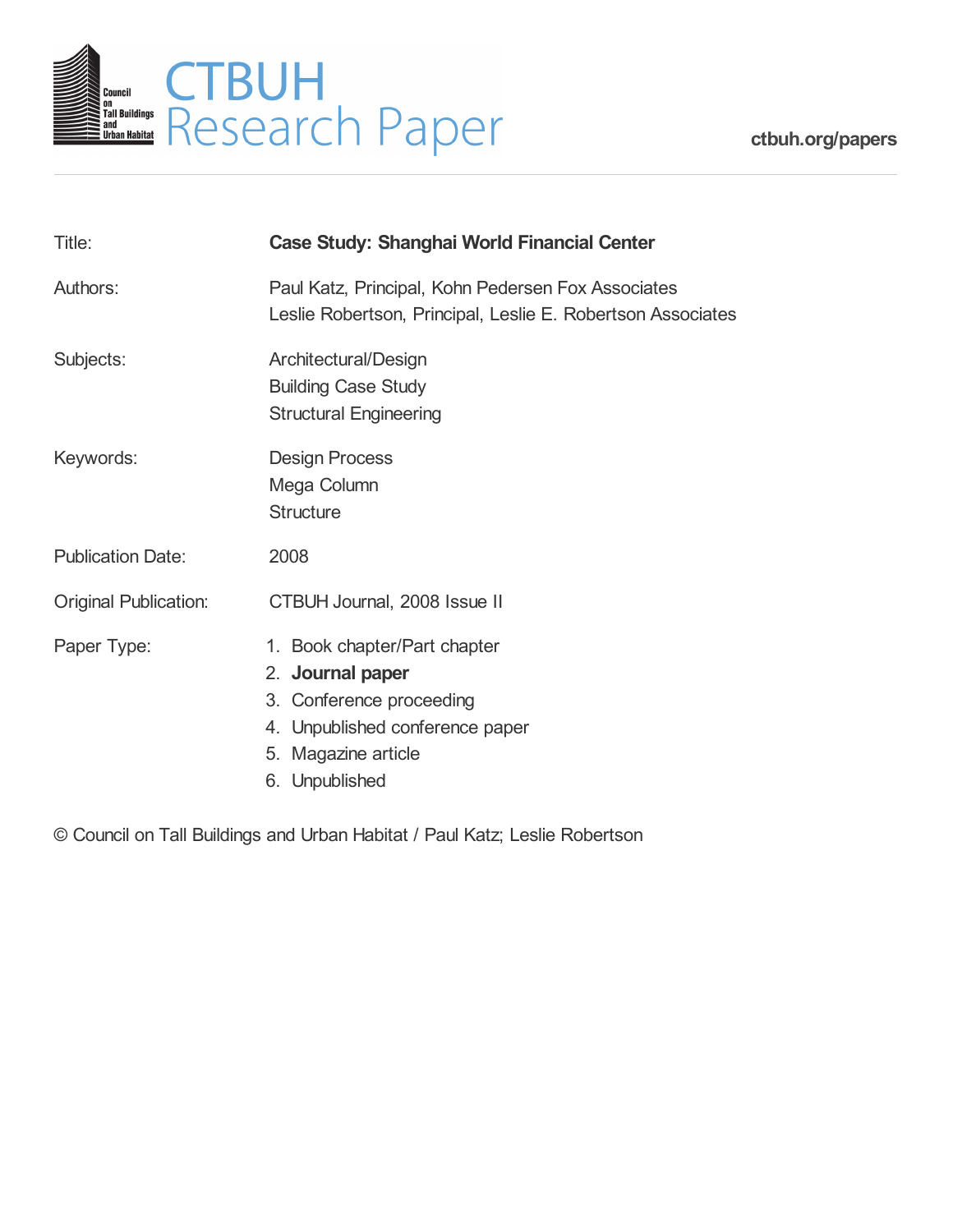# Case Study: Shanghai World Financial Center

From the onset of the Shanghai World Financial Center project, its developers targeted a cutting-edge, mixed use mega-complex that would serve a multitude of tenant lifestyle demands. When a desire to change the building size surfaced after the foundation was put in place, it was up to the structural designer to come up with a new approach to the building systems in order to keep the project on track. Following a substantial and fast-paced reconfiguration of the building's structural design, the project team achieved a taller building without compromising the capability of the original foundation to support it. A discussion of the design process of the building and its cutting edge features follows.





Paul Katz Leslie E. Robertson

Authors <sup>1</sup>Paul Katz, FAIA <sup>1</sup>**Paul Katz**, FAIA<br><sup>2</sup>**Leslie Earl Robertson**, NAE, Dist.M.ASCE, F.IStructE, CE, PE, SE, 2 **SawTeen See**, Dist.M.ASCE, CE, PE

1 Kohn Pedersen Fox Associates 111 West 57th Street New York, NY 10019 t: +1 212 977 6500 f: +1 212 956 2526 e: info@kpf.com

2 Leslie E. Robertson Associates 30 Broad Street, 47th Floor New York, NY 10004  $t: +1$  212 750 9000 f: +1 212 750 2002 e: info@lera.com

#### **Paul Katz**, *Principal*

Paul Katz, Managing Principal with Kohn Pedersen Fox, is a leader in the planning, design, and development of office, mixed-use and high-rise buildings. In addition to the Shanghai World Financial Center, Mr. Katz presently has several projects in design or construction around the world, including the KPMG headquarters at Canary Wharf in London, the Marina Bay Business and Financial Centre in Singapore, and the International Commerce Center in Hong Kong.

#### **Leslie E. Robertson**, *Principal*

Responsible for the structural design and construction of some of the world's tallest buildings, Leslie E. Robertson has been at the forefront of structural engineering design for more than 50 years. In addition to the Shanghai World Financial Center, Dr. Robertson is responsible for the structural design of the World Trade Center in New York, the Puerta de Europa Towers in Madrid, and the award-winning Miho Museum Bridge in Shigaraki, Japan.



Figure 1. Shanghai World Financial Center nearing completion.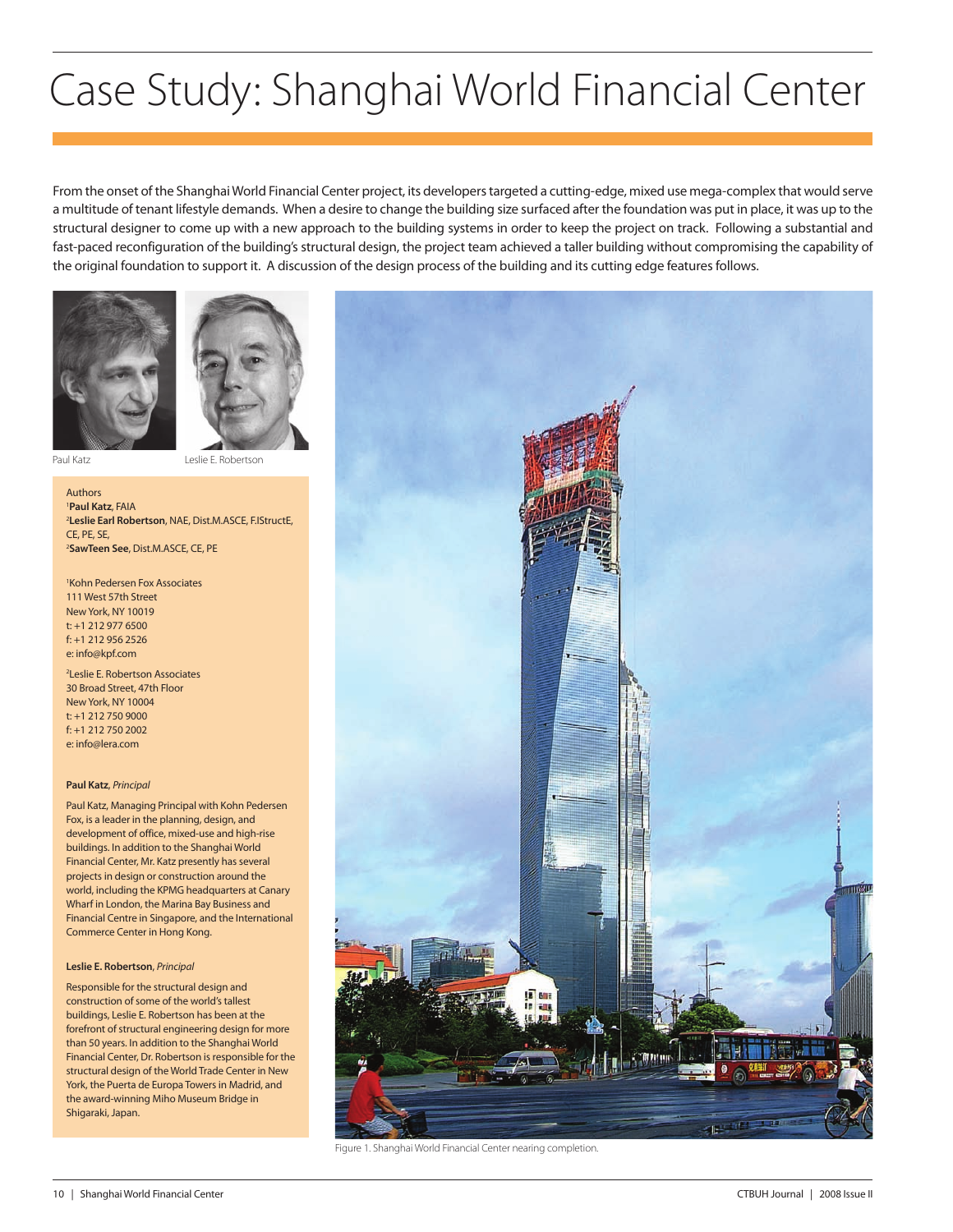

Figure 2. Shanghai World Financial Center in comparison with some of the world's current tallest buildings.

# 1. Introduction

Strategically located in the heart of Pudong's Lujiazui district, an area that has emerged as China's commercial and financial capital, the 492 meter Shanghai World Financial Center (SWFC) is destined to become a symbolic icon of Shanghai. This 21<sup>st</sup> century vertical city will symbolize Shanghai's status, China's arrival, and a new era unfolding in Asia. It will become a destination where people from around the world come together to enjoy and to share a wealth of information, knowledge, and culture, as well as a place to explore new business opportunities.

In an effort to reduce commuting time and urban sprawl, projects like SWFC increase density and conserve valuable land. People can live, work, and play within the same area. Vertical complexes can accommodate these urban lifestyles, embodying a density that greatly enhances their accessibility.

Now nearing completion, the structure was topped-out in September 2007 (see Figure 1). Anticipated to be completed in summer 2008, it will be recognized by the CTBUH as the world's tallest in two of its four categories; as the "Highest Occupied Floor" and "Top of Roof" (see Figure 2).

The tower's basic form is that of a square prism, 58 meters on a side, intersected by two sweeping arcs to form a vertically-evolving sixsided shape in plan, ultimately tapering into a

single diagonal line at the apex, 492 meters above the base.

The building will be mixed-use, with a museum and sophisticated urban retail spaces at the base, a 174-room luxurious five-star hotel at the top, and sixty-two office floors with cutting-edge specifications between. Above the hotel, at the 94<sup>th</sup> to 101<sup>st</sup> levels. there will be a visitor's center and observatory. Much of the available space on the three floors below grade is devoted to mechanized parking.

According to the developer, Mori Building Company, the anticipated tenants are worldrenowned financial institutions. In order to provide these business people with entertainment and recreation opportunities after working long hours, this project will include restaurants, shops, and entertainment facilities. Currently, this area of Lujiazui does not provide these amenities. A multi-use project like SWFC will provide a more humanoriented place for people working in this 'city within a city'.

# 2. History

## 2.1 Early History

The original designs began in 1993, with development by Mori Building Company, and with Kohn Pedersen Fox Associates (KPF) as the Design Architect. Following the completion of conceptual structural designs by Ove Arup &

Partners, New York, all design work, but for Architecture, then moved to Tokyo to be completed locally by the Shimizu Corporation.

By 1995, the piling had been tendered and installed. Making use of reusable followers, about two hundred concrete-filled steel pipe friction piles were driven at minimum spacing to a depth of 78 meters from the ground surface. Pile cut-off was at the anticipated bottom elevation of the mat at 17.5 meters (58 feet) below street level. Steel H-piles extend from some of the piling to the ground surface, which were to be used for subsequent top-down construction, providing temporary vertical support for the below-grade concrete floors.

Whilst the construction documents package for the tower superstructure was largely complete by this time, Leslie E. Robertson Associates R.L.L.P. (LERA) was approached by Nippon Steel Corp. with the goal of providing a lower-cost, faster-to-construct structural system for adoption prior to tendering of the structural steel. Structural designs were completed by LERA in sufficient detail for tendering; however the project was subsequently placed on hold.

With the resurrection of the project in 1999, and with the foundation piling already in place, Mori Building Company initiated an extension to the overall height of the building from the previous 460 meters (1,509 feet) to 492 meters (1,614 feet) and an enlargement  $\mathcal{D}$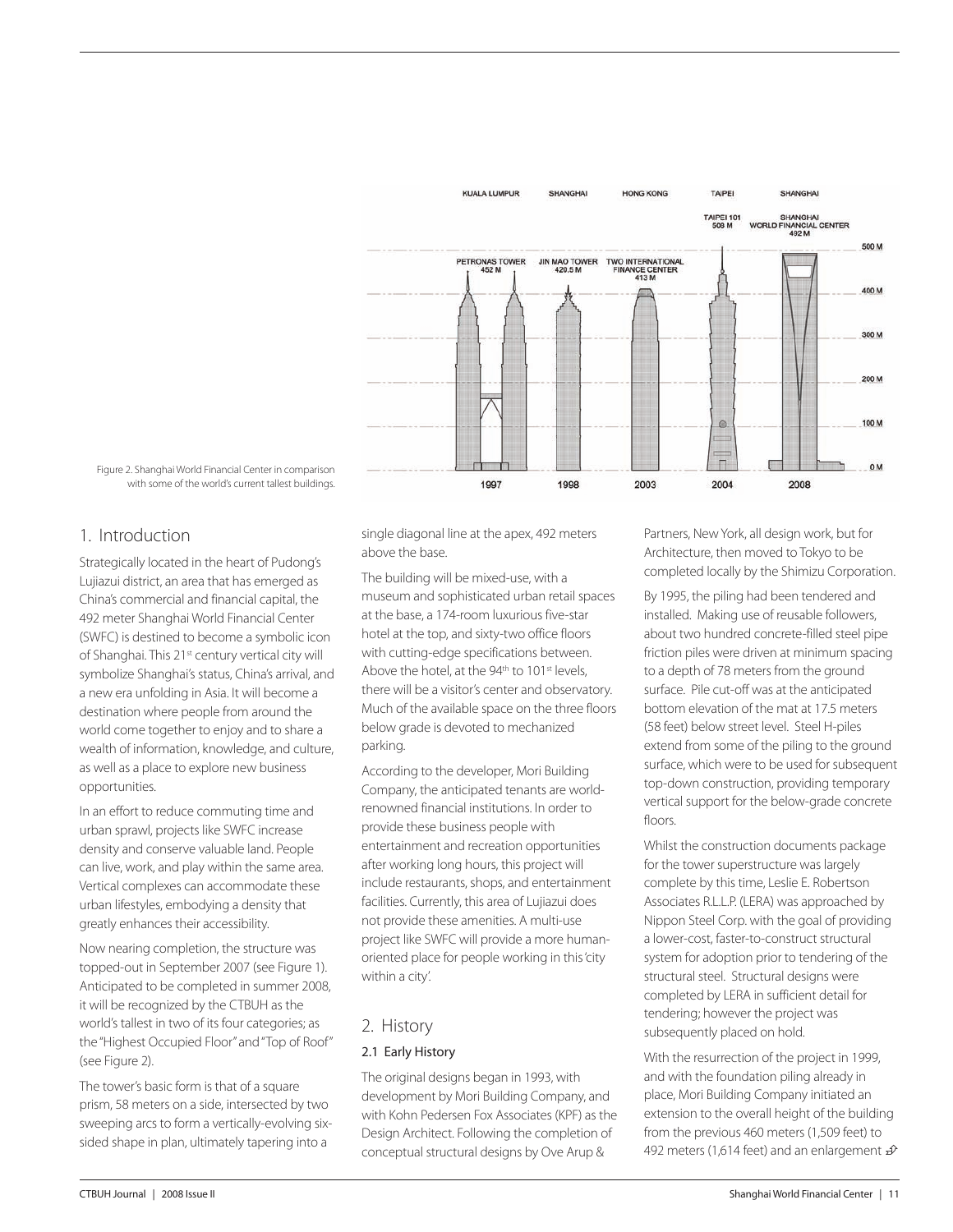of the base dimension had been increased from 55.8 meters (183 feet) to 58.0 meters (190 feet) square. The exterior appearance of the proposed building remained essentially unchanged in subsequent design iterations.

In order to address the looming challenge of building a taller tower atop an existing piled foundation sized for the previous design, Mori Building Company approached LERA seeking an alternative design to that contained in the preexisting construction documents. In part because the pile cut-off was well below grade and in part due to non-engineering considerations, the cost of reinforcing the existing piling was high. LERA determined that the installed pile foundation could accept a larger building, but only by decreasing by more than 10 % the weight of the original building and by re-distributing the loads to the piling so as to accept the increased lateral loads from wind and earthquake.

## 2.2 Development of a New Structural System

In order to decrease the weight of the building, the majority of that decrease had to be found in a reduction of the thickness of the concrete shear walls of the services core. This reduction was achieved by decreasing the wind and earthquake-induced lateral forces resisted by those walls. That decrease was found by significantly increasing the stiffness of the lateral force resisting system of the perimeter wall and by decreasing the stiffness of the concrete walls of the services core.

Accordingly, abandoning the Developer's original design which included perimeter framing elements (that of a Vierendeel moment-resisting space frame), LERA instead proposed the resurrection of its 1995 design: a diagonal-braced frame with added outrigger trusses. KPF, LERA, and Mori Building Company worked closely together to incorporate this new structural system into the existing architectural form. The change enabled a decrease in the thickness of the services core shear walls as well as a decrease in the weight of structural steel in the perimeter walls. Further, by making use of outrigger trusses coupled to the columns of the mega-structure, a further reduction was realized.

# 3 Innovative Building Features and Notable Design Considerations

## 3.1 The Mega-Structure

The Mega-Structure concept is shown in Figures 3 and 4 (both Figures omit intermediate floors). To resist the forces from typhoon (hurricane) winds and earthquakes, three parallel and interacting structural systems were introduced:

- The mega-structure, consisting of the major structural columns, the diagonals, and the belt trusses.
- The concrete shear walls of the services core.
- As created by the outrigger trusses, the interaction between these concrete walls and the mega-columns (see Figure 5).

Driven by the architectural form and by the limitations of the existing foundation piling, the new structural system reduced the cost of the structure and provided for speedier construction. KPF was able to capitalize on the presence of the outrigger trusses by incorporating them into the architectural design of the sky lobby floors.

Seeking to improve the quality of office spaces located on each of the four orthogonal faces, the new structural system decreased the perimeter framing from the seventeen wide columns of the moment-resisting frame to a maximum of just three narrow columns. Depending on the breadth of the two sloping faces, there is at most only one narrow column along its width. Hence, building occupants will be provided an extraordinary sense of openness and unparalleled views of the surrounding city of Shanghai.

The mega-structure is displayed subtly behind the facade of the building. Architecturally founded on a heavy stone base, the megastructure gives the impression of both strength and of permanence. Indeed, it is one of the goals of both KPF and Mori Building Company to communicate these two attributes while retaining the elegance of the architectural form.





Figures 3 & 4. Model showing the building's mega-structure system of mega-columns, diagonals and belt trusses along with concrete core walls and outrigger trusses.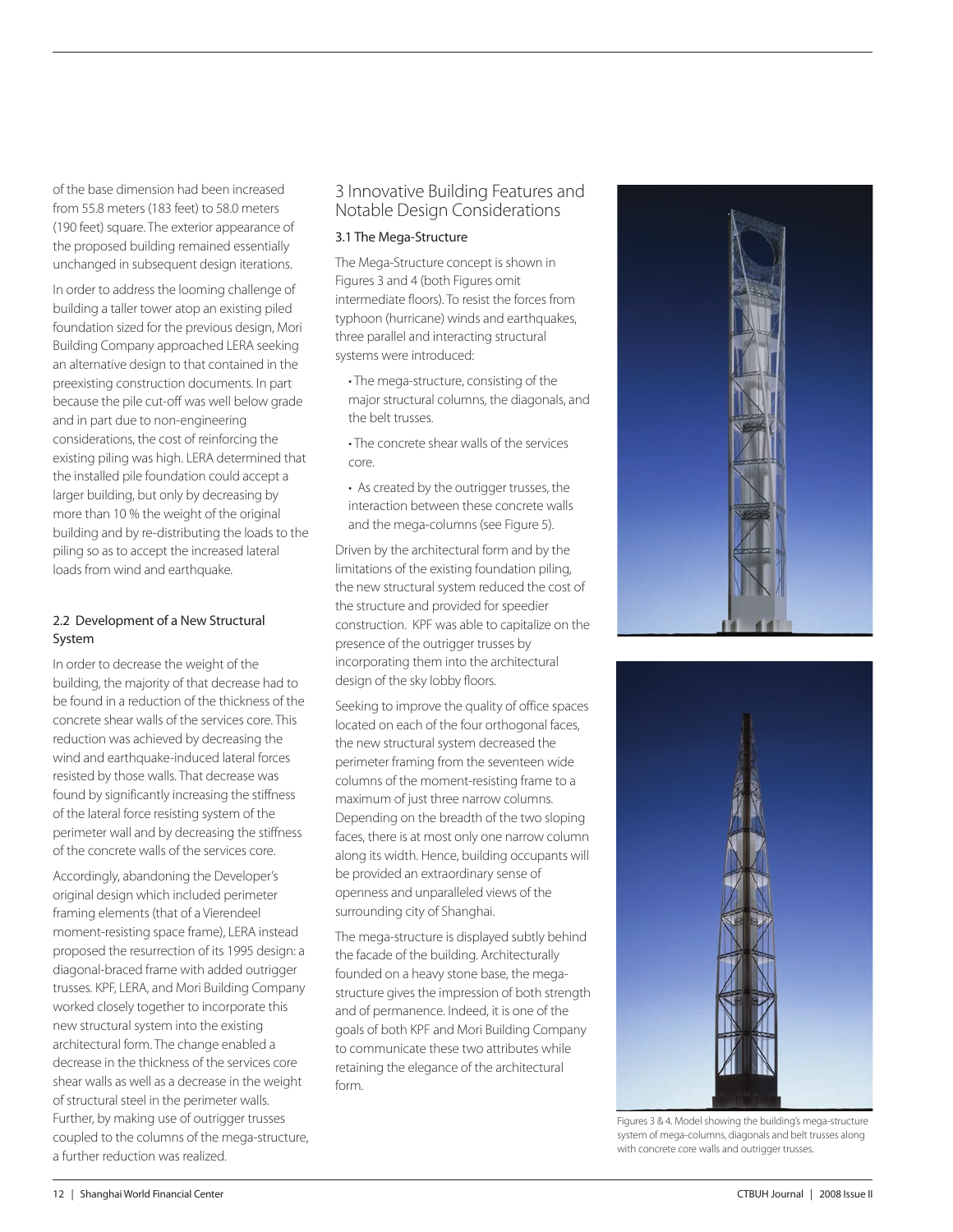#### 3.1.1 The Diagonals of the Mega-Structure

Turning more to the engineering detail, as shown in Figure 6 the diagonals of the megastructure are formed from welded boxes of structural steel. These steel boxes are in-filled with concrete, thus providing increased stiffness, non-linear structural behavior, and structural damping. The advantages of concrete infill are likewise used in the upper reaches of the building where it is used to enhance shear stud connectors and stabilize against buckling of the thin steel plates comprising the diagonals.

### 3.1.2 The Columns of the Mega-Structure

The columns of the mega-structure are of mixed structural steel and reinforced concrete. At the connection of the mega-diagonals to the columns (see Figure 7), the steel columns must be of a size capable of fully transferring the vertical component of the load in the diagonals to the composite columns. Above and below this connection, the size of the steel column is reduced. Away from the area where the steel columns transfer loads to the surrounding concrete, the steel columns need only be strong enough to carry the construction load of the steelwork above and to meet specific requirements the building codes that govern and guide tall building design in China.

As shown in Figure 8, in the lower reaches of the building the composite columns are of impressive size. Reinforcing steel must necessarily be 50 mm (2 inches) in diameter, the largest size available, and bundled into sets of four bars each.



Figure 5. Outrigger trusses tie columns, diagonals and belt trusses to the concrete shear walls of the service core. **OUTRIGGER TRUSSES**

#### 3.2 Robustness and Redundancy

In keeping with the underlying philosophy of all of LERA's designs, and as demonstrated by the robustness of the World Trade Center, New York, the structural system is designed to accept the simultaneous loss of a multitude of structural elements.

For example, at any level the small perimeter columns are able to be accidentally removed without the disproportionate collapse of the surrounding construction. Further, members of a perimeter belt truss can be removed without disproportionate collapse. Similarly, accidental removal can be accepted for the steelwork within the services core.

### 3.3 Lateral Forces and Wind Engineering

For any very tall building, the magnitude of the imposed lateral loads is the primary determinant in the selection and the proportioning of a suitable structural system. A detailed analysis of the wind climate for Shanghai was completed. Further, a four-phase program of wind tunnel testing was completed at the Alan G. Davenport Wind Engineering Group that included:

- Force balance test for structural loads (structure strength) and dynamic response (human comfort);
- Pressure test for the development of steady-state and the dynamic pressures and suctions on the façade (for the design of the façade);
- Environmental test (for windiness in the streets and courtyards); and
- Aeroelastic test for structural loads and dynamic response.



Figure 6. The diagonals of the mega-structure, formed from welded boxes of structural steel.

### 3.4 Earthquake Engineering

Because of the unusual nature of the structural system, considerable attention was given to the performance of the building under seismic loading. The required analyses included Dynamic Response Spectrum Analyses, Time History Analyses (accomplished for six histories), and Nonlinear Static Pushover Analyses. As can be seen from Figure 9, the structure was designed to remain in the elastic mode throughout the life of the building. Being outside of the scope of the building regulations of the People's Republic of China, aided by the thoughtful input from seismic experts from many regions of China, the design procedures were in keeping with much of United States practice.

### 3.5 Safety Measures

In a high-rise like SWFC, safety is a major concern. Evacuation floors are located at every twelve floors in the event of emergency. Seniors and disabled persons can be guided to these protected areas and await the arrival of emergency personnel. Normally, elevators are not used in times of emergency. However, Mori is negotiating with the government to find a way of using an emergency power supply for evacuation by elevator.

#### 3.6 Green Technology

At the time that this project was initiated, Green Technology was not mainstream. Currently, it is the guideline of choice. As the project is now advancing, SWFC will apply green technology to its interiors, such as  $\hat{\mathfrak{p}}$ 

**FINITE ELEMENT ANALYSES MEGA-COLUMN TO MEGA-DIAGONAL CONNECTION**



Figure 7. Finite element analysis of a mega-column to megadiagonal connection.